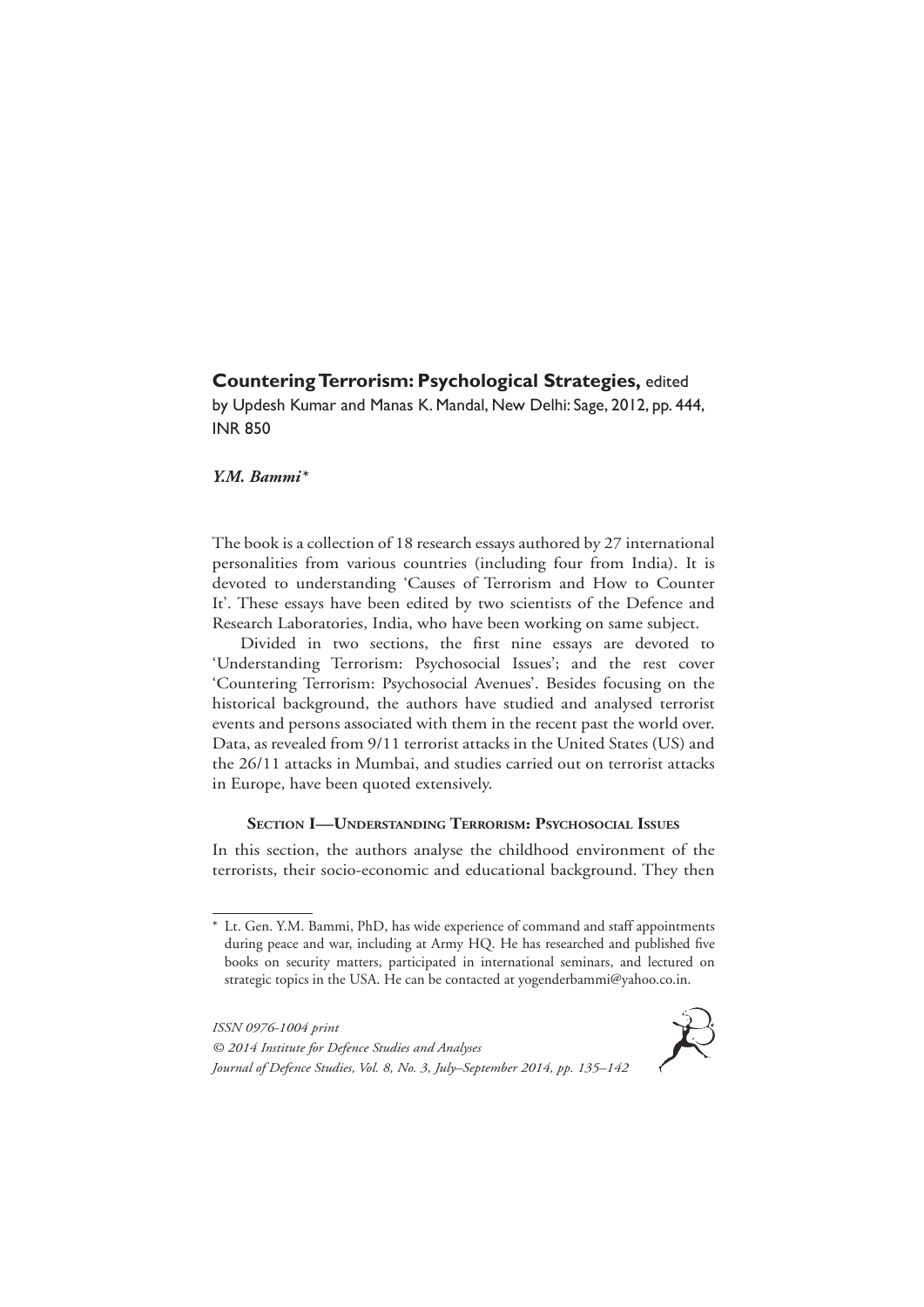attempt to deduce reasons and rational for their joining terrorist groups. The role of religion, impressions and impact of leadership, perceived threat to their culture, and other factors that create a divide between 'Us and Them', resulting in hate and anger, which finally result in terrorist attacks, have been covered. Emphasis has been laid on understanding the motivation of suicide attackers, their devotion to the cause and willingness to suffer physical hardships. How and why an 'individual joins a group and takes up its cause' has been covered, in some detail. Aspects of groups, leadership and the role of media have also been covered.

Ishtiaq Ahmad focuses on 'Terrorism: A Conceptual Framework' in the first essay of this section. He quotes various definitions of terrorism, for example, 'all criminal acts intended or calculated to provoke a state of terror in the general public, a group of persons or particular persons for political purposes'; 'a violent act based on three broad criteria: target, weapon, and perpetrator'; and 'Premeditated threat or use of violence by sub-national groups or clandestine individuals intended to intimidate or coerce governments to promote political, religious, or ideological outcomes'. Ahmad concludes that, as yet, no agreed definition has been arrived at. It relates to the civilian casualties of humans and their material, as well as the state apparatus. He also differentiates between 'religious (holy) terrorism' and 'secular terrorism'. The former contains the value system and stands opposite to the latter, which operates within the realm of a dominant political and cultural framework. According to Ahmad, Huntington's 'Clash of Civilization' theory has put religion at the core of relationship between 'Islam and the West' and created a divide, in which Muslims see the US and the West as adopting double standards towards Palestinian cause and Islam. He sees 'non-state terrorism' as a largely politically motivated violent activity, which employs terrorism, often relying on religion, caste and clan, as a means rather than an end. The popular notion of 'one man's terrorist is another man's freedom fighter' is totally flawed. In his view, as the state has the obligation to provide safety, and thus legitimate right to use force, the legitimacy of politically motivated violence against state security by a non-state organization is questionable.

The second article, 'Terrorism: Psychological Issues', by Abdolhosein Abdollahi analyses aggression. It involves a behaviour characterized by the goal of causing harm to another individual, with deliberate intention. It could be hostile (hot, reactive, affective—resulting from emotion of anger associated with impulsivity) or instrumental (cold—in order to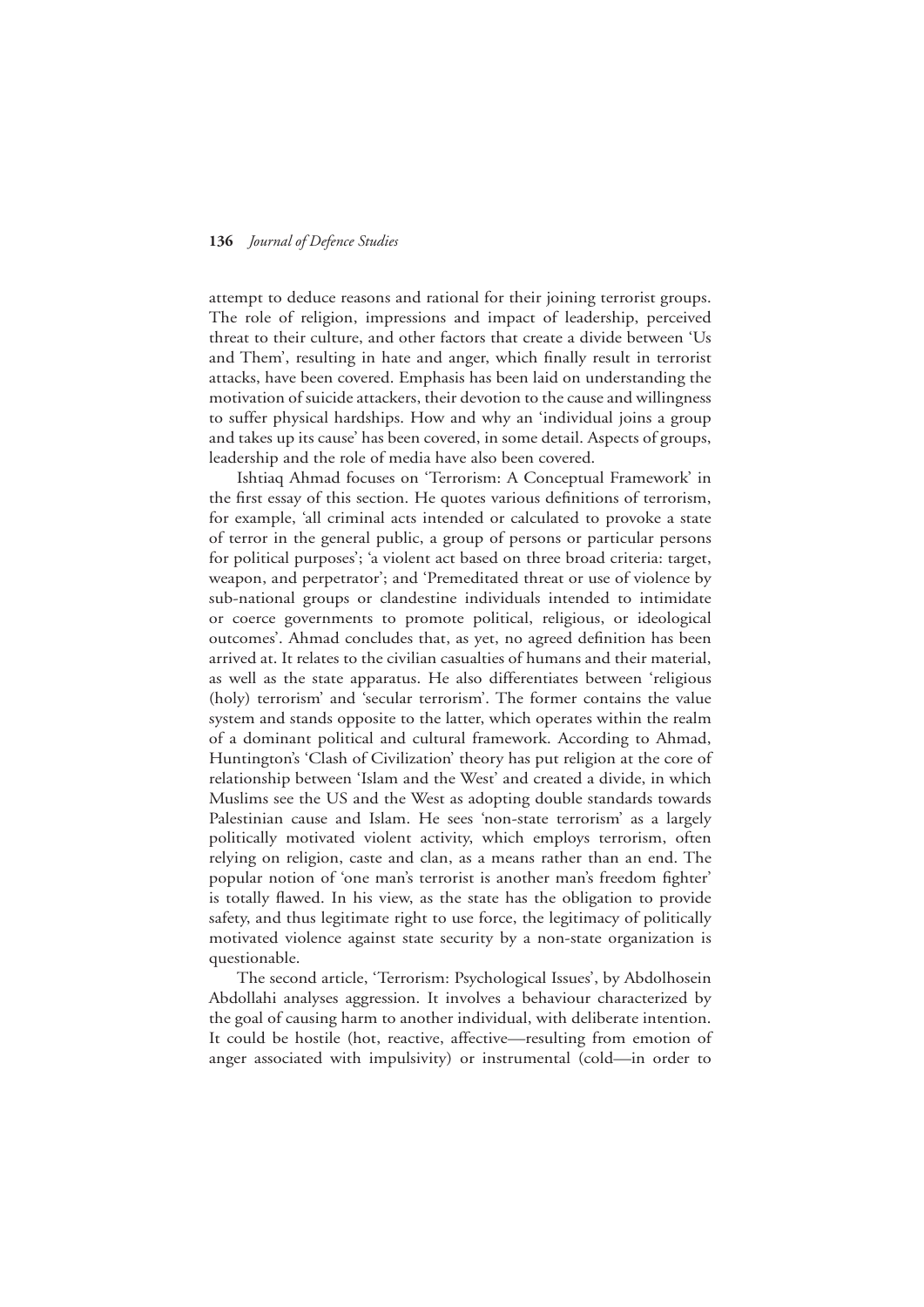attain a goal). He explores links between psychoanalysis and terrorism, including suicidal attacks, and links it with social learning theories. In his view, aggression results from negative moods and often results in damage to innocent targets, as has been seen in Libya where the 'War on Terror' has resulted in civilian casualties. Explaining terrorism in terms of a 'tool theory', which defines it as 'tools or means to an end', he feels that it downplays the role of situational and personality factors in violence. Explaining Terror Management Theory (TMT), Abdollahi has explored the al-Qaida and Taliban leaders (including Osama bin Laden), who maintained that their fight was against the 'invasion of the Western culture against the Islamic teachings and lifestyle.'

The next chapter on 'Sociocultural Aspects of Terrorism' is coauthored by Updesh Kumar, Swati Mukherjee and Vijay Prakash. The authors find that individuals engage in terrorist activities as an expression of an 'already developed or assigned identity'. They are also impacted by the 'group', 'association',' culture', and its 'leader'. They opine that the 'War on Terror' has divided the world along religious lines and has 'created a culture of violence' by aggravating feelings of alienation. Often, the spiral of violence initiated by terrorist acts, followed by counterterror violence by the state, leads to legitimization and greater tolerance for violence amongst the general population. Analysing the social perspective for involvement in terrorism, they find that, often, perceived or existing socio-economic differences create 'ethnicity-based conflicts' and results in 'Us vs. They' groups, which often take recourse to conflict. Kumar, Mukherjee and Prakash have also analysed causes for suicidal and nonsuicidal terrorist acts and found that religion and leadership often play an important role in it.

The fourth article, 'Sociopsychological Impact of Terrorism: Key Concepts, Research and Theory', is by Mark Dechesne. His research indicates that, often, terrorism is used as an instrument to bring about social, political or religious change. It works because it is difficult to predict and thus creates potential insecurity, not only among the state but also civilian masses, as it often targets them. The Post-Traumatic Stress Disorder (PTSD) created by terrorist acts, and their impact on common public, has been explained, giving examples from the 9/11 and 26/11 incidents. To counter terrorism, Dechesne advocates a wellplanned affective response; a cognitive, sense-making attribution process following a terrorist attack; and a measured individual and social response mechanism.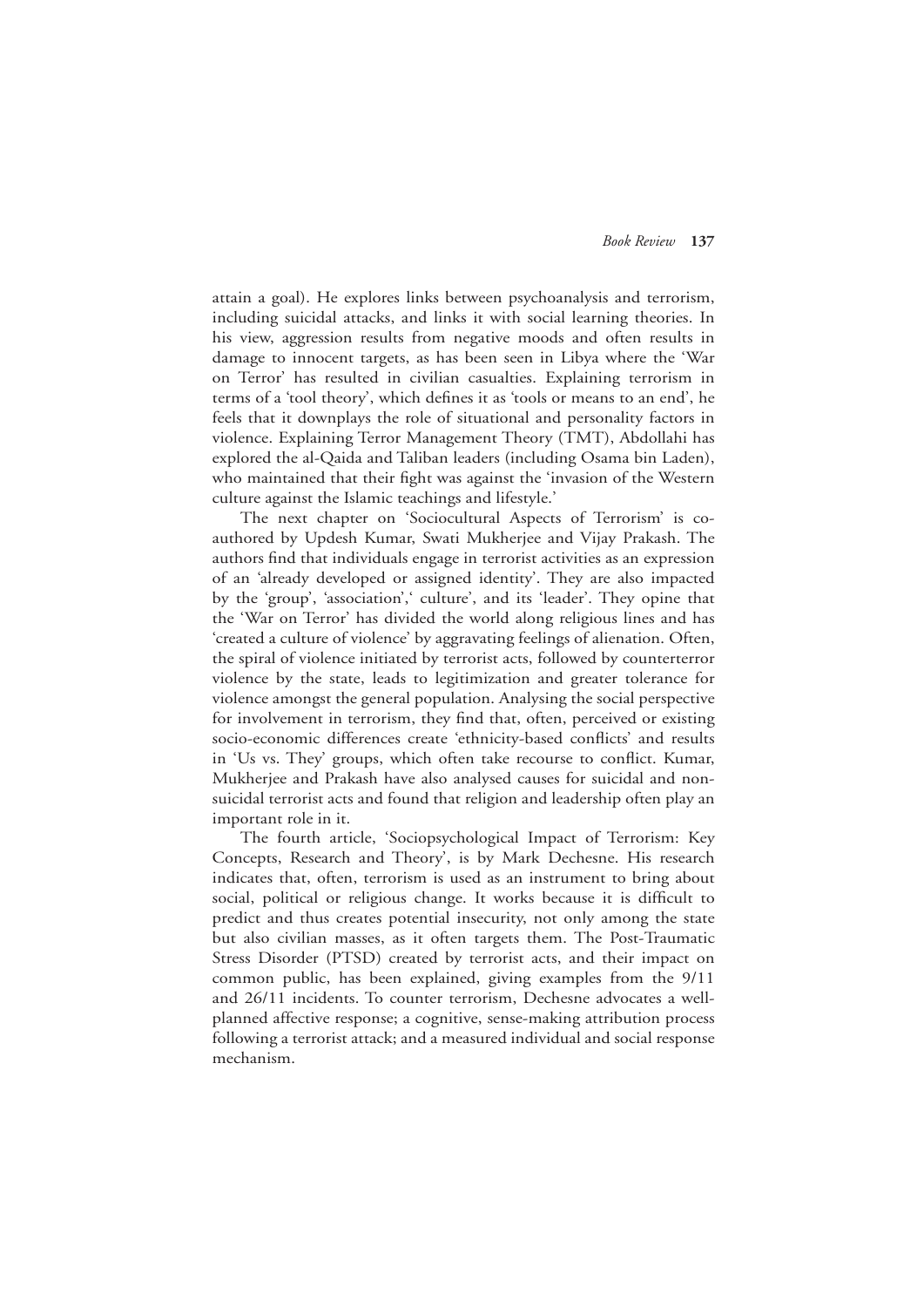In the next essay, Daniel Antonius, Mandi L. White-Ajmani and Joseph Charap examine 'The Behavioral Profile of a Terrorist', based upon theoretical and empirical observations. They have taken events and also personalities from across the world and categorized them as the 'leader', the 'idealist' and the 'lone wolf'. Though difficult to get a full profile of a terrorist, their study reveals that terrorists belong to a heterogeneous group and are often influenced by factors at numerous levels, including intra-psychic motivations, cognitions and affective responses, groups dynamics and environmental experiences. Thus, different models (like socio-development, aggressive behaviour and religious group affiliation) need to be formulated for analysing them. They conclude that a number of characteristics are likely to be common to terrorists described as having the 'Leader, Idealist and the Lone Wolf' archetypes, though they have different roles and functions.

The sixth essay, 'Understanding Terrorist Groups', is by Sam Mullins. He states that the uniqueness of terrorist organizations or movements, and their context, highlights that there is no predetermined formula which can be used to counter them as they have emerged due to different reasons and often fight for different causes. The nineteenth century anti-anarchists, the twentieth century anti-colonial, or the post-Vietnam War New Left or the current Religious Wave are all distinct. New groups could be formed due to poverty, rapid population growth and urbanization, social inequality, human rights abuses, cultural clashes resulting from globalization or deprivation (comparison to other social group) or feeling of injustice. It is a group phenomenon, has a strong collective ideology, motivation, organization and leadership, and can change its strategy due to resistance, political or leadership issues. Mullins has supported his findings with extensive analysis of al-Qaida and its operations.

Dipak K. Gupta's essay is titled 'The Leadership Puzzle in Terrorism Study'. He also emphasizes that there are inadequacies of the standard theories of the 'root causes' of terrorism, which can be addressed taking human motivation to leadership as determining variable for social conflict. Gupta feels that leaders of the groups greatly influence the decisions, and they are impacted by the social, political and historical environment under which they are born and brought up. He feels that leaders mould the structure of the group, and its religious and political thought, and can direct them towards 'productive' or 'unproductive' acts, giving incentives and promises, often by personal examples of self-sacrifice.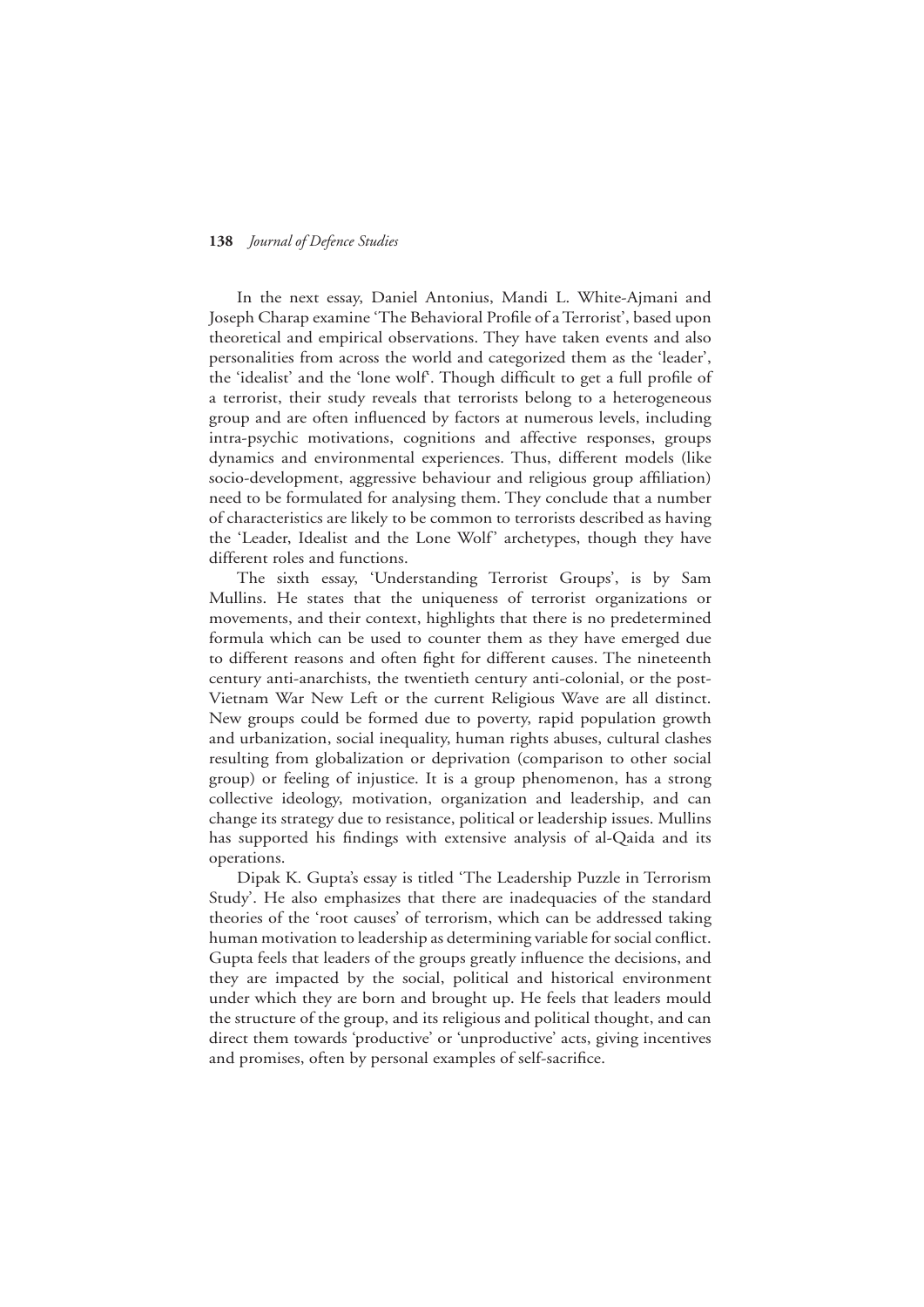'Bioterrorism: Psychological Implications of Biological Weapons Agents and Mass Contagion' is the next essay by Darvis Frazier, Harrison Weinstein and Bruce Bongar. The essay highlights the fact that since the anthrax events of 11 September, there is growing concern of this threat the world over. The weapon is imperceptible, infectious and has an incubation period, which makes it deadly. Stating that terrorists want large numbers dead, and even more crippled by fear, the authors argue that biological weapons have a great psychological impact. The impact of anthrax, botulism, plague, small pox and tularemia has been highlighted in the essay. Besides physical and medical issues, trauma and resilience have been covered. Precautionary and preparatory actions have been suggested to reduce trauma.

The last essay in the first section is on 'The Role of the Media in Propagating Terrorism', by Gabriel Weimann. Highlighting the reach of electronic and television media today, Weimann points out that terrorists plan and execute their acts keeping the global audience in mind, so that its impact is felt by even those not directly impacted by it. Whether it is kidnapping, 9/11 or the Mumbai attacks, by virtual and real-time coverage, the media plays a major role in conveying the message of the terrorists to the masses across the world. Terror on the Internet, using tools like Yahoo, ee-Groups and YouTube, has become a common way by which terrorist groups and their leaders operate and spread their ideology.

#### **Section Ii—Countering Terrorism: Psychosocial Avenues**

In the first essay in this section, Max Abrahms writes on 'Terrorist Motives: A Reassessment of the Conventional Wisdom'. His essay asks some basic questions: what the terrorists want and to what extent they will go to get it; and can they be neutralized by withholding political concessions, granting the concessions or providing peaceful outlets for political changes? Abrahms assumes that the following: terrorists are motivated by relatively stable political goals; their actions are result of a calculated course of action; and are derived by logic of consequences. He discusses them in the 'strategic model' based on economic theory of rational agents (stable and consistent preferences, evaluation of cost and benefits of the available options and selection of the optimum option). He finds seven puzzles in terrorist organizations—coercive ineffectiveness, first resort, uncompromising attitude, protean political platforms, anonymous attacks, fratricide and never-ending terrorism—and attempts to answer them.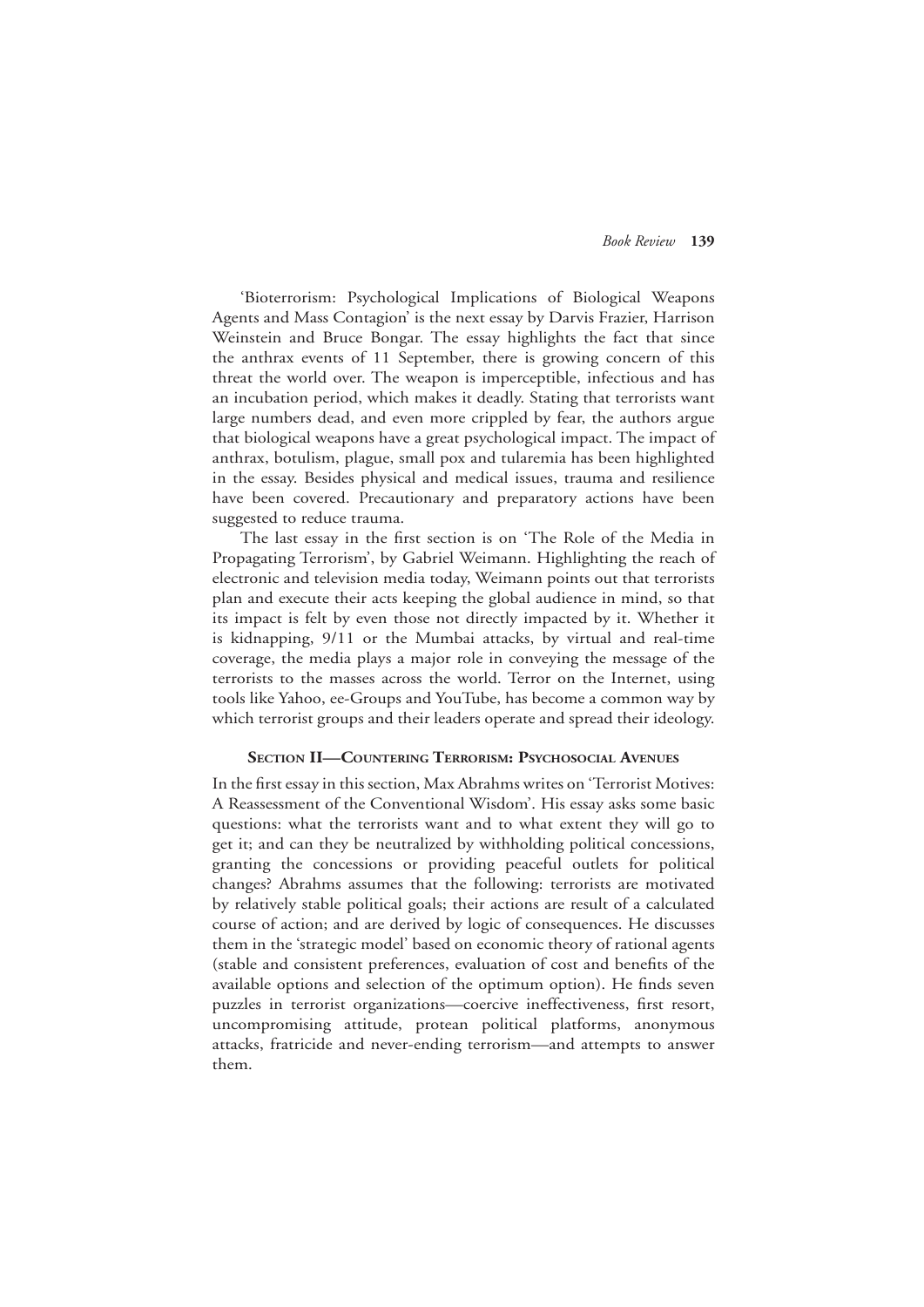'Rational Choice and Terrorist Target Selection' is covered in the next essay by Graeme R. Newman and Henda Y. Hsu. An analysis of rational choice, motivation and motives is made to decide what is the limited rationality of terrorists, their decision-making apparatus, commitment, opportunity utilization and properties of a target, including approach and getaway routes. The authors feel that a target which is exposed, vital, iconic, legitimate, destructible, occupied, near and easy to attack is given preference. It should also fuel publicity, intermediacy, money and provocation from the state (resulting in more violence), which will further enhance the motive of terrorist groups.

Dushyant Singh writes on the 'Impact of Virtual World in Creation and Sustenance of Terrorists'. His essay brings out impact of information and cyber technology on terror world. Today, terrorists can communicate, link-up, spread their ideological propaganda, collect funds, select targets and enroll recruits—without any physical challenge and threat. Cyber planning transcends global boundaries, overcomes language and physical barriers and is effective in influencing opinions and ideologies. He suggests a strategy to counter it through information and communications technology (ICT) domain, launch a counter war of ideas and creating international laws and a global legal framework under the United Nations (UN) for preventing the use of cyberspace by terrorists.

The next essay, by Victoria Herrington and Karl Roberts, is titled 'Risk Assessment in Counterterrorism'. The authors cover risk (or harm), both physical and forensic, damage. In their view, hazard identification and whether the risk is dynamic or static, its frequency and related risks need to be kept in mind before adopting a counterterrorism strategy. They have evolved and explained risk assessment tools, and explained stages in forming terrorist groups. They feel that more data need to be collected to formulate empirical and accurate models.

Karl Roberts also pens an essay titled 'Strategic Interrogation: Interviewing Terrorist Suspects'. He feels that socio-political context, emotional impact and its relevance to law enforcement needs to be kept in mind while dealing with suspects. Their physical and psychological states have a direct relationship with their arrest, detention and treatment, and guide the interrogation techniques adopted. The political and psychological risks involved, and how they can be reduced, have also been touched upon.

The next essay is a case study on 'Educating People to Counterterrorism: "Cognitive Immunization" against Violent Extremism in Indonesia' by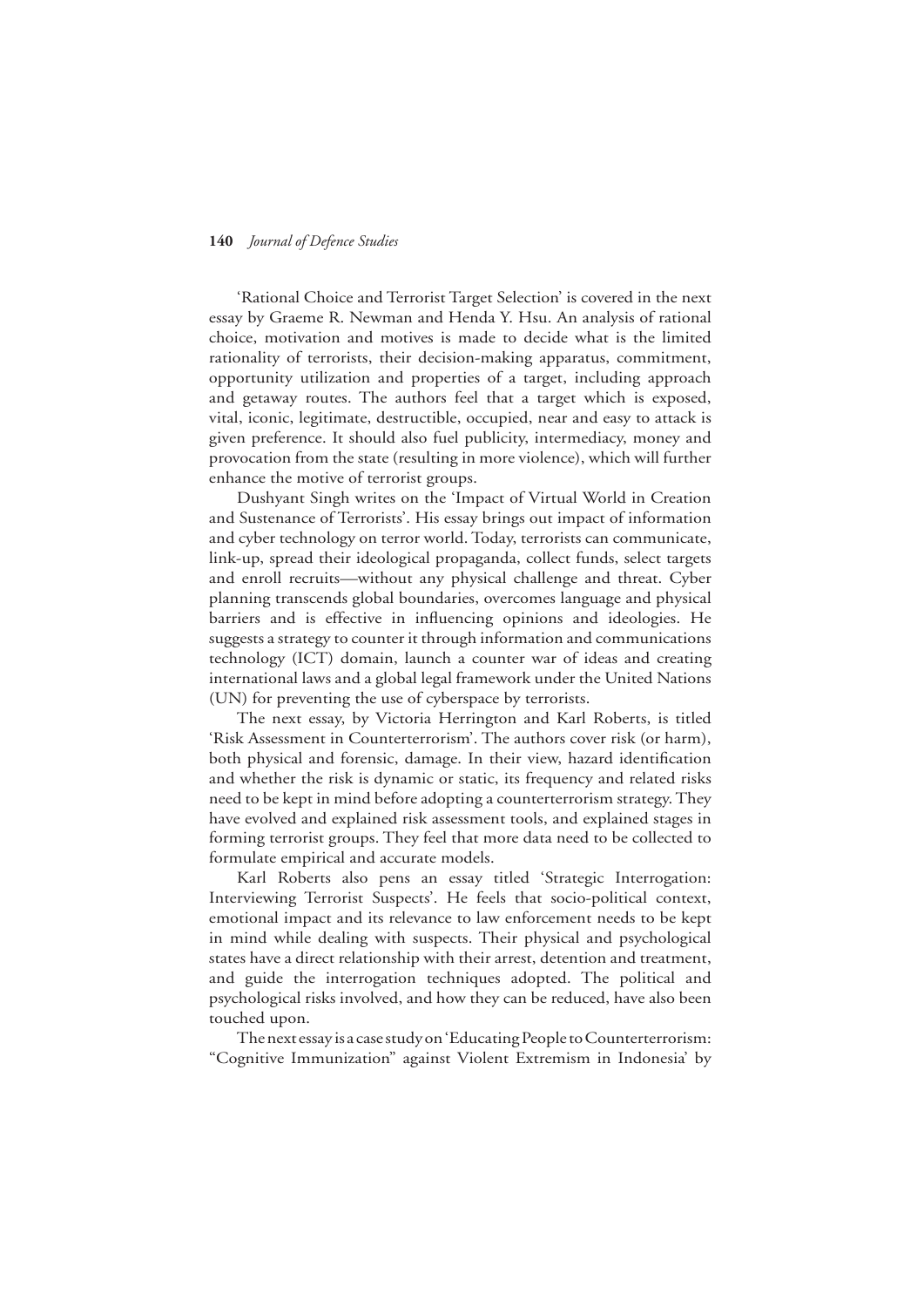Kumar Ramakrishna. Taking the 2002 Bali attacks as the start point by Jemaah Islamiyah (JI) militant network, the author has covered various steps taken, successfully, by the state to counter the threat. At the micro level, the state took steps to identify and remove causes and use moderate leaders to neutralize the bad ones, while, simultaneously, a deliberate immunization programme against the ideology of JI was undertaken at the macro level. These steps included: undermining the moral standing of JI by using the good radicals against the bad ones; promoting faceto-face cross-faith interactions; and using media for raising issues of critical thinking. Also, by reviewing the success achieved for mid-course modulation of steps, the state has been successful in reducing the terrorist threat.

Jeff Victoroff, Janice R. Adleman and Marija Spanovic write on 'How Policies Impacting Intergroup Relations May Escalate or De-escalate Political Aggression'. By carrying out studies of the conflict of Irish Republican Army (IRA) in Northern Ireland and the Palestinian terrorists in the Gaza Strip, the authors have highlighted the success and failure of state initiatives at various stages. Influence of religious biases, perceived neglect and discrimination, violation of religious beliefs and economic disparities have been pointed out as the main causes for the growth of terrorism. Initial harsh state policies, collateral damage and losses, and then success of dialogue and peace initiatives and economic incentives, has been covered.

The next essay, 'The Role of Strategic Information Operations in Countering Terrorism', has been written by Jerrold M. Post and Apostolos Pittas. Drawing extensively on the al-Qaida training manual, they highlight the psychological significance of the leader to the recruitment process, impact of his self-image and importance of correct narrative to motivate and attract recruits. For drawing recruits, identification of their characteristics, use of madrasahs, mosques, prisons and virtual reality was made. The authors suggest measures like inhibiting potential terrorists from joining the group, promoting dissension within the group, encouraging terrorists to leave the group, reducing support for the group and delegitimize its leader, in order to counter the terrorism threat.

The last essay, titled 'Psychospiritual Basis of Understanding, Prevention and Control of Violence in Terrorism', is by Akbar Husain. He argues that though great strides have been made by science and technology, human beings do not know the limits of freedom, which results in confrontation. While Western tradition (like Christianity) associates of